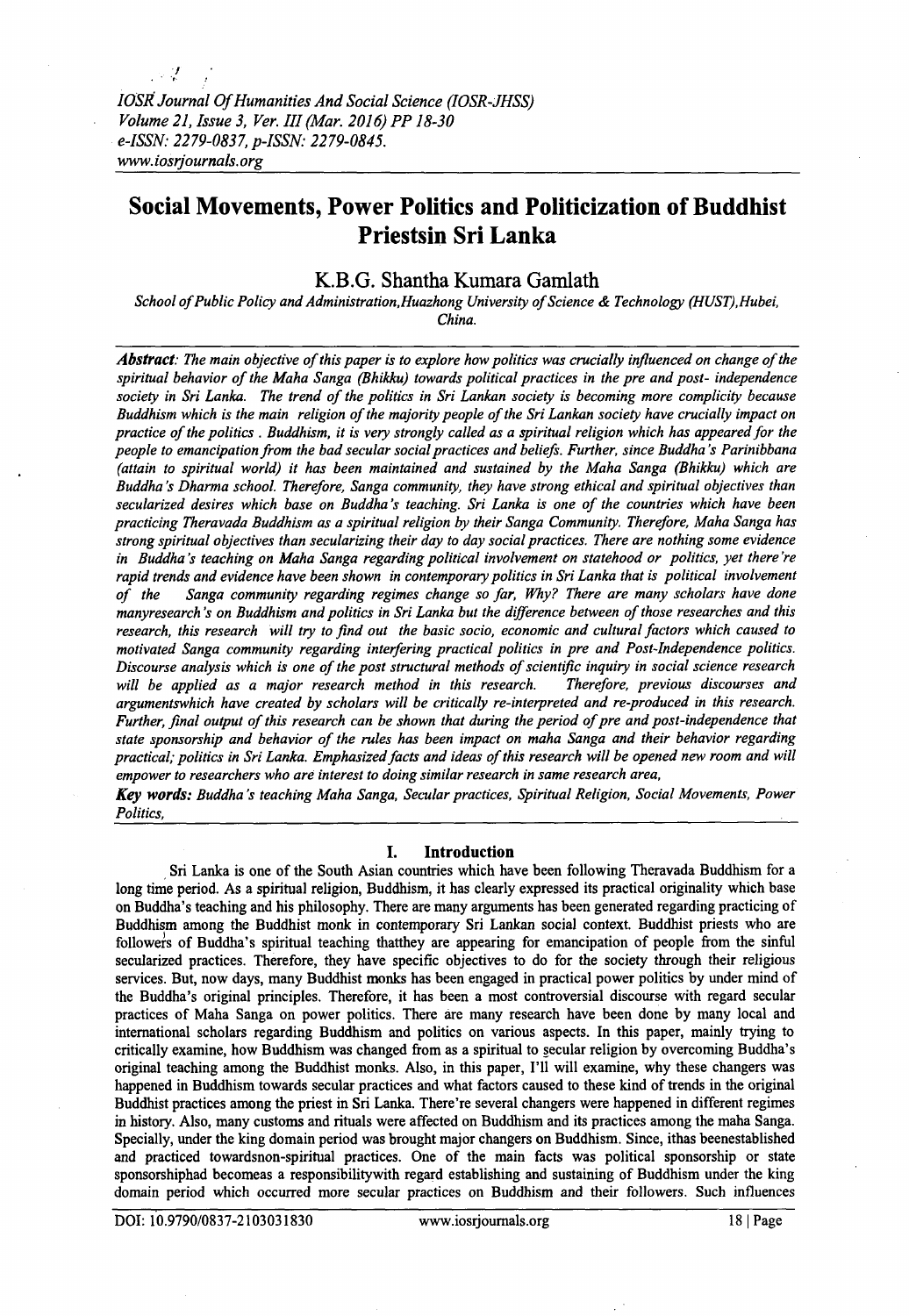# Social Movements, Power Politics And Politicization Of Buddhist Priests In Sri Lanka

crucially impact on Buddhist monks and their behavioral pattem.lt has been changed of the customs and rituals of the Buddhist monks. These eventsand trendshavebeen critically examined in this paper. Specially, Pre- and post-independence regimes have brought radical political involvement in Buddhism due to anti- colonial movement and their radical political slogans. Those political and social movements were interpreted and emphasized about role of the maha Sanga in term freedom movements. These social movements and their social ideology has been changed the mind sets of the Buddhist priest as well as general public. By the, so called social movement has emphasized the active role of Maha Sanga regarding social, economic and political freedom. Therefore, they were claimed for the active political and social interventions of the ongoing political and social struggle.Later, it has been generalized as a political and social ideology in Post-independence society in Sri Lanka. These trends were strongly impact with spiritual perspective of Theravada Buddhism in Sri Lanka. On the other hand, Buddhist educations and their scholars work have done great influence on Buddhist priests'community and their ideology regarding political and social involvements. Through creating ideological justifications regarding social intervention of the maha Sanga that they have been avoiding original principles of Buddha's teaching on political practices.Exploration ofBuddhist education was one of the significant factors which impacton the Buddhist priests on their religious practices.Nowadays, popular politics and its culture have created anunavoidable and favorable environment for a strong relationship in between Maha Sanga and politicians. Power centered electoral campaign and popular democracy has called maha Sanga for the active political stages. Further, they have been working as a supportive factor for politicians and their electoral campaign in grass root as well as urban and suburbs. These trends also have examined in his paper.

#### **II.** *Content*

- 1. Social, Political Traditions and Sanga Politics in King Domain regimes in Sri Lanka.
- 2. Buddhism and statehood
- 3. Social and Political Movements and Sanga Community
- 4. Buddhist higher educational Institutions and Political Monk
- 5. Electoral Politics and Maha Sanga

#### **Social Background, Political Traditions and Sanga Politics in King Domain Regime in Sri Lanka**

The Buddha makes a very sharp distinction between the Sanga and the world outside. He says that Sanga will be headed by the Buddha and the lay world headed by the Chakrawarthi and those two are not supposed to have a relationship which each other *(Uma Chakrawarthi: 2007)*.<sup>1</sup>But, reality of the Buddhism in Sri Lanka is completely different from comparing with original teaching of Lord Buddha. According to original teaching of lord Buddha's thatBhikku (Buddhist Monks) could not claim any kind of secular necessity because priest should always appear for the free from secular social responsibility but should be empowered society on spirituality. It is very clear that Ven. Halmillawala Shaddhatissa pointed out, having renounced everything worldly the Bhikku claim no property, does not regret his past, and does not worry about the future; he lives essentially for the present, free from responsibilities and the trammels of the world. He clings to no abode and in all vicissitudes maintains a balanced mind *(Hammalawa Shaddhatissa: 1991)?* But, practical behavior of the Buddhist monk was more secular than spiritual in their day to day social implications. It was laid down core stone during the period of King Domain in Ancient Sri Lanka. Ancient political tradition was highly influenced on Buddhism and their followers. Therefore, Buddhism become as a more pro politicized factor under the King domain administration. Buddhism recognized as a state sponsored religion which has belong to a King sponsored religion. Initial period that Bhikku and Buddhist traditions and ideology were strongly believe that Buddhism came to Sri Lanka from India as a consequences of the sponsoring by the state relations in between India and Sri Lanka. On the other hand it was a diplomatic deal in between two parties under the state patronage.

During the King Asoka regime in India that Theravada Buddhism introduced to Sri Lanka under the Kingship of Devanampiyathissa in Anuradhapura regime. Traditions were started from that point. Therefore, Culturally, Bhikku and lay parties also strongly accepted and believed that state involvement is one of the necessary conditions for sustain and maintain of Buddhism. Eminent Bhikku, Ven. Walpole Rahula has pointed out in his writing that is, Devanampiyathissa who had already heard of Buddhism from his friend Asoka received the Buddhism missionaries with the greatest kindness and regard *(Walpole Rahula: 1958)?* Therefore, in later, establishment of Buddhism in Sri Lanka was giving another encouragement to the Sri Lankan Bhikku to think about enhancement of Buddhism with in a term "state of politics". From that day, in the third century B.C. to the end of the Sinhalese King rule in the  $19<sup>th</sup>$  century A.C. only a Buddhist had the legitimate right to be king of Ceylon. By about the  $10^{th}$  century, this belief had become so strong that the king of Ceylon had not only to be

<sup>&#</sup>x27;Uma Chakrawarthi, 2008. The Social Dimension of Early Buddhism,

<sup>2</sup>Hammalawa Shaddhatissa., 1991. Facets of Buddhism, The World Foundation, Kingsbury Road, London, 'Walpole Rahula, 1958. What the Buddha's Thought, Grove Press, Inc., New York.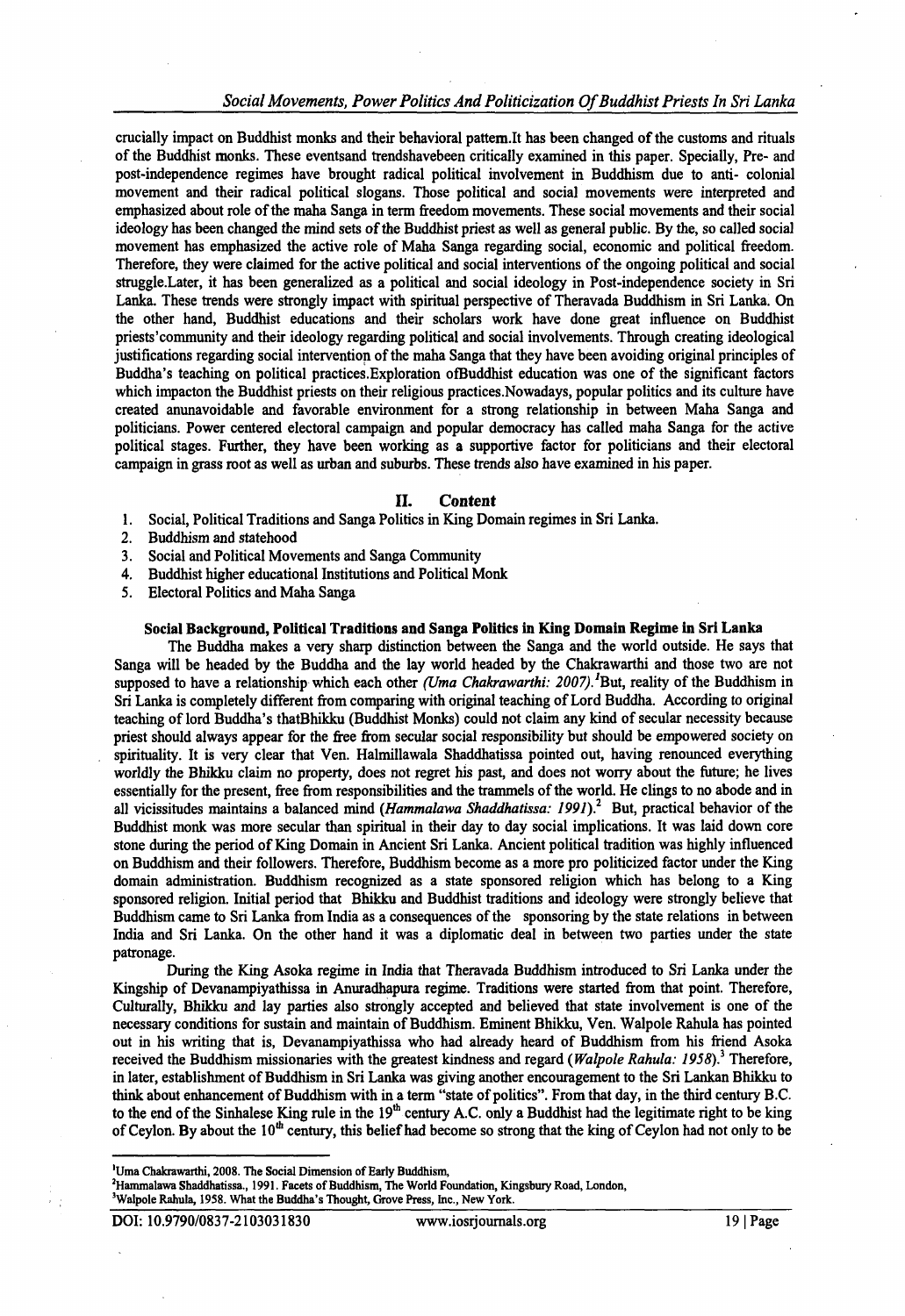a Buddhist but also Bodhisattva (*Walpole Rahula: 1958).4* This is completely confused with comparing the original traditions of Theravada Buddhism. These believes, further secularized the Buddhism towards politics on its state sponsorship. Receiving Buddhism from India, which is one of the important factors regarding politicization of religion In Sri Lanka. Even today, regional domination on Indian politics has giving great influence on Sri Lanka in the various dimensions. But, sometime Buddha has said about obedience to the state hood, or ruler by the Buddhist monk. Lord Buddha has advised to the Maha Sanga (His followers) regarding obedience for the ruler and his government.

There was many factors has coursed to build up relationship in between Sanga (Priests) and statehood under the king domain regimes in ancient politics. Some time it was economic or social factors that has encouraged enhance relationship between King and Sanga. It'svery keen, there are nothing reliable evident in teaching of Lord Buddha on encourage Bhikku regarding intervention or involvement of politics. Sometime, Buddha has accepted advisory level involvement regarding King Administration but did not allow beyond the boundary of practical politics by the Bhikku. On the other hand, even lord Buddha's period, there was some sponsored by the king for the Buddha and his followers. King had offered temples and properties to Buddha and his follower's asfor their welfare facilities. Kings such as Bimbisara, Anepidu, and Kosol were prominent in this regard. Purposes of theses offered were as arms giving their private properties or capital to Buddha and their followers on good faith or spiritual consensus. But, in Sri Lankan experiences were completely different from ancient Indian Buddha's period on temples or properties.

Relationship in between religion and Buddhism has gone back to historical period. The main behind factor of the every success of the religion with regard its role on society that was state sponsorship. Sri Lankan case, since 3 B.C. Sinhalese people were strongly believed that King must come from the Buddhist back ground. It was a structured tradition of the ancient politics. This tradition was confirmed by the immediate incidents such as conflict in between Elara (who's from Tamil background) and Dutta Gamini came from Sinhala Buddhist back ground. After defeated Elara by King Dutta Gamini has said, This attempt is not for my Kingship or privileges but for the progress of the Buddhism (Lona Srimathi Dewarajha 1997).<sup>5</sup> In Sri Lanka, King was offered even temples, land and irrigations properties for the Maha Sanga (Priests).That was indicated not only as good faith or welfare facilities but also giving opportunities for obtain income for the Maha Sanga. This is very important point regarding rise up corruptionof the Bhikku community andBuddhism in Sri Lanka. Sometime, king had offered bunch of villages and several paddy fields and lands for the Maha Sanga and their temples. Maha Vihara was one of the greatest Buddhist temples in Anuradhapura regimes that it had many properties which had given by the King. According to Ranaweera Gunawardana, Specifically, Maha Viharaya had offered at least seven villages including large paddy field such as Samanagama, Kasagama, Pannelli, Golapanugama, including large paddy field which valued Hundred thousand of Kahawanu *(Ranaweera Gunawardana: 1993)*^Therefore, one of the significant customs and traditions of the Sinhalese King was to give a priority to safeguard and protect Buddhism and Buddhist monks through state sponsorship. In later, it was become a state tradition during the ancient King regimes in Sri Lanka. Due to majority Sinhalese as Buddhist temple and Bhikkus became as more and more powerful tool for the King and among the regional leaders.

A result of these trends was religion and Buddhist priest were more and more closed to the ruler on his privileges. It was clearly indicated that in later most venerable Bhikku become an as advisors to the King in ancient politics. On other hand, during the colonial period that Bhikku needed to protect themselves and their properties and they wanted to get the safeguard from the colonial rulers. When the observing that time period, Bhikku, that they no needed to protect Buddhism or it basic principles from the external or internal forces. But, they wanted to build up a relationship with the local King for their survival and protect their properties. Also Sinhala king also wanted to Bhikku cooperation for survive of their power and dignity from the Colonial power. It has very clearly pointed out by Ven. Walpole Rahula, It is currently received that their existed a close connection between the independence of the Kandyan Kingdom and the religion of Buddhism ( *Walpole Rahula:* 1956). However, there is nothing advised in Buddha's teaching about relationship with ruler and the Maha Sanga regarding their secular necessities. Maha Siyanada Sutta in Deega Nikaya, one of the main Sutra declared by the lord Buddha has pointed out about Madyama Seelya (neutralized policy) regarding Bhikku. According toSutta that Bhikku should avoid talking about 32 subjects such as King, robbers, ministers, war strategies, Cloths, Flowers, perfumes, relations, villages and big villages, cities, women, liquor, *(Ananada S. Thilakarathna:* 2005).<sup>8</sup> According to these teaching that practical aspect of Buddhist monks and their traditions in Sri Lanka was a complex phenomenon since ancient to up to now. Mostly, ancient political regimes were

Narahenpita, Colombo 05.

<sup>4</sup> Walpole Rahula, 1958. What the Buddha's Thought, Grove Press, Inc., New York.

<sup>5</sup> Lona Srimathi Dewarajha, 1997. Up country Kingdom: 1600- 1782, State Printing Cooperation, Panaluwa, Padukka.

<sup>6</sup>Ranaweera Gunawardana., Siura and Nagula, Social Scientists Association, 129 / 6 A, Nawala Road,

<sup>&</sup>lt;sup>7</sup> Walpole Rahula, 1958. What the Buddha's Thought, Grove Press, Inc., New York.

sAnanada S. Thilakarathna., Maha Siyanda Sutta, Buddhist Cultural Center, 125, Anderson Road, Nedimala, Dehiwala, 2005.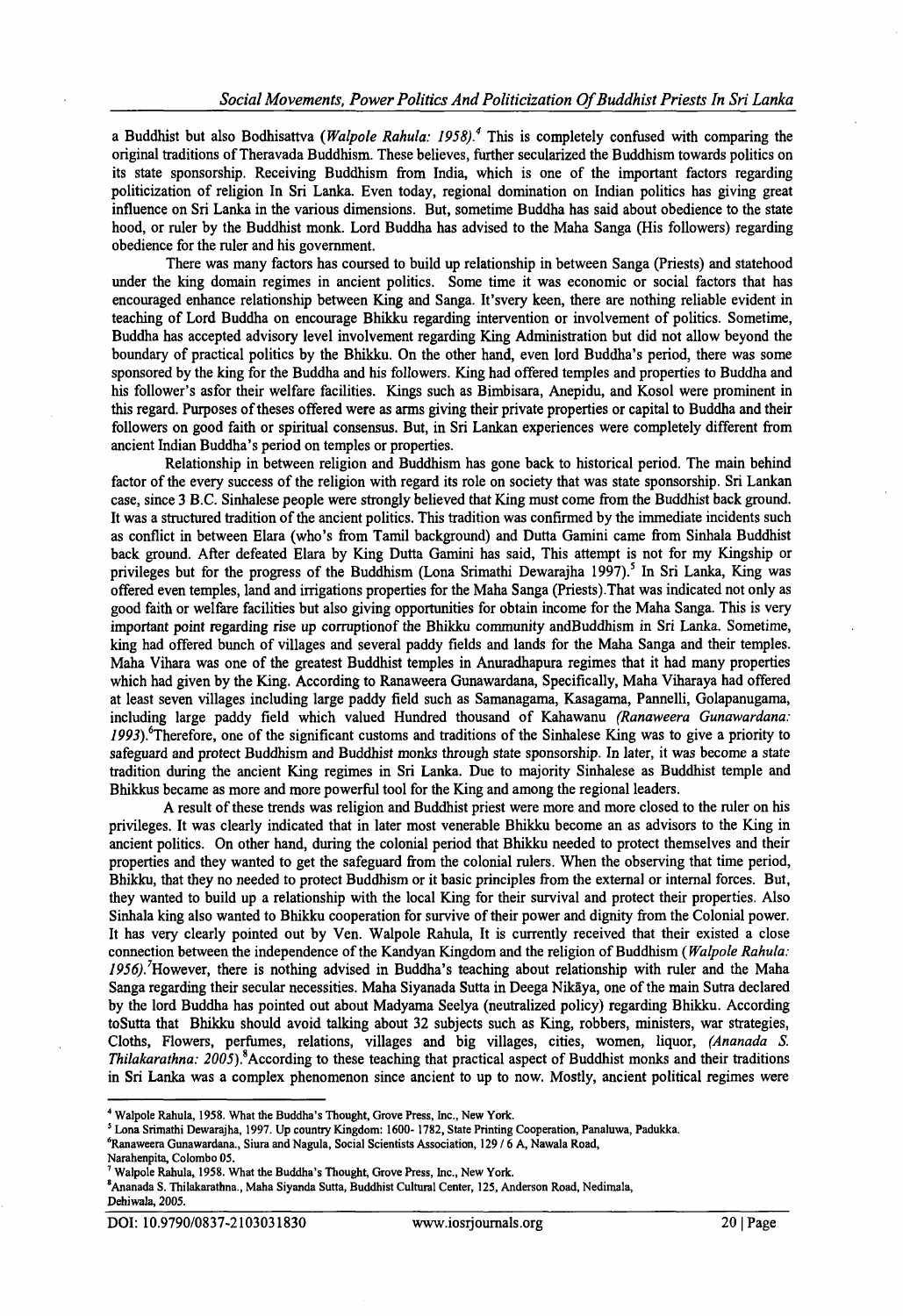aroused through blessing of the temples or Sanga community. Most of temples and Buddhist educational institutions such as Maha Viharaya, Abyagiri Viharaya were folly state sponsored great religious centers in Anuradhapura regimes under the different Kings. There are two Bhikku schools also raised by these educational institutions. Those Bhikku who wereeducated from those institutions were highly influenced for the priest's community regarding political engagement inlater politics in Sri Lanka. Since, giving protection and provide privileges for the Bhikku and their Sasana was become a main responsibility of the King. Gradually, ithas become a tradition in latter part of history. Therefore, later newly incumbent Kings were followed these traditions in latter. Rev. Walpole Rahula pointed out that is as the secular head and defender of Buddhism it was one of the primary duties of the king to look after the well -being of the Sasana ( *Walpole Rahula: 1956)?* Gradually, religion become as most state privileged institution in the Sri Lankan society which consisted influential authority regarding determine of the nature of the country politics and ruler. However, Newton Gunasinghe had talk about Bhikku and politics in Sri Lanka. In his argument, Gunasinghe pointed out some reasons behind the relationship in between Sanga and politics in Kandyan regimes.

There are some social; economic factors can be identified on Sanga and politics. Traditionally, most of maha Sanga Nayaka (leaders) who lives in Purana Raja Maha Viharaya in Kandyan countryside were coming from higher cast families. Those families were controlled major part of the land and other properties. Therefore, lot of properties came belong to these Purana Viharaya under control of such Maha Sanga. This leadership also determined by the hereditary wise among Sanga Community. Due to this reasons, Maha Sanga needed to fully cooperation from the king or state regarding maintains and sustain these properties under the state sponsored relationship (*Newton Gunasinghe: 2008*).<sup>10</sup> Therefore, Buddhist culture in Kandyan regimes was a complex one with comparing original principle of Buddha's teaching. Buddhism, it has completely manipulated by the some part of Bhikku community for their narrow necessities. Some time, Buddhism, It could be shown as a social institution which had been formed various kinds of activities combine with the general society under the influence of the Buddhist Bhikkus. Siri Hettige pointed out that, The Buddhist clergy (Sanga) there, rather than remaining a totally sacred category penetrated into many spheres of secular life; they not only acted as royal advisors but involved in economic activities in defiance of their doctrinal principles. Buddhist temple organizations became highly organized economic institutions based of feudal, cast lines. These developments were undoubtedly the product of interaction between the religious order and their politico, economic structure *(Siri Hettige: 1984).*<sup>11</sup>Look like there was a no difference in between lay society and Bhikku society regarding customs and practices. During the period of Ancient to Kandyan regimes that practices of Buddhism and its principles had got the great changers by the Sanga community toward secular than spiritual. It had reflected more political involvement of Maha Sanga Nayaka Bhikku (Most Rev. Bhikku) with the existing King administration. Therefore, the main temples called as Raja Maha Viharaya (Partly name as King sponsoring) become as central influential centers for the King or regional rulers.

Political intervention of King to the religion was emphasized disintegration among the Maha Sanga on various secular practices and other activities. Whole responsibility had to gone for the leader of Maha Sanga regarding re-formation and integration of Sanga Sasanaya.But, they have it purposely neglected or avoided. Therefore, king was crucially involved in this regard. There was a same thing happened under the king Maha Prakramabahu, who pioneer king in ancient Sri Lanka. Choolawansaya which is one of the historical evident has noted the role of Maha Prakramabahu that he mobilized the Maha Sanga in to one umbrella with cleaning the Sasanaya from corrupted Bhikku. King Prakramabahu established a special board including pioneer Maha Sanga regarding investigation against indiscipline behaviorof the wrongful Bhikkus. Further, personally, he was attended for the sessions of this board which was consisted pioneer Bhikku. According to decision of the board that king was taken actions regarding corrupted Monks and deported those Bhikku from the Sasanaya (Ranaweera Gunawardana: 1993).<sup>12</sup>Therefore, one of other reasons behind the political involvement of the Buddhism and priests was weaken leadership of Buddhist Bhikku regarding re-integration of the Maha Sanga. On the other hand, ordinary people that they had strong spiritual good faith regarding Buddhism so, they were faithfully obeyed to temple and their leaders because their spiritual feeling regarding Buddhism was extreme one. This also, one of the main factors was getting attraction of Bhikku by the politicians and politics. This trend was occurred many results on this relationship, temples and Bhikku were granted many privileges from the politicians and politics. Due to this relationship, Sanga community was become as a state dominant institution. Therefore they had to work for the political agenda which had made by politicians. It is very clearly stated by the Sri Hettige, that the practice among traditional rulers of granting property, particularly land, to religious \*2

<sup>&</sup>lt;sup>9</sup>Walpole Rahula, 1958. What the Buddha's Thought, Grove Press, Inc., New York.

<sup>&</sup>lt;sup>10</sup>Newton Gunasinghe., Symbolic Role of Buddhist monk, (ed) Prema Kumara De Silva, Social Scientist Association, 12, Suleiman Terrace, Colombo 05, 2008.

<sup>&</sup>lt;sup>11</sup>S.T.Hettige., Wealth, Power and Prestige, Ministry of Higher Education, Colombo, Sri Lanka, 1984.

<sup>&</sup>lt;sup>12</sup>Ranaweera Gunawardana., Siura and Nagula, Social Scientists Association, 129 / 6 A, Nawala Road, Narahenpita, Colombo 05.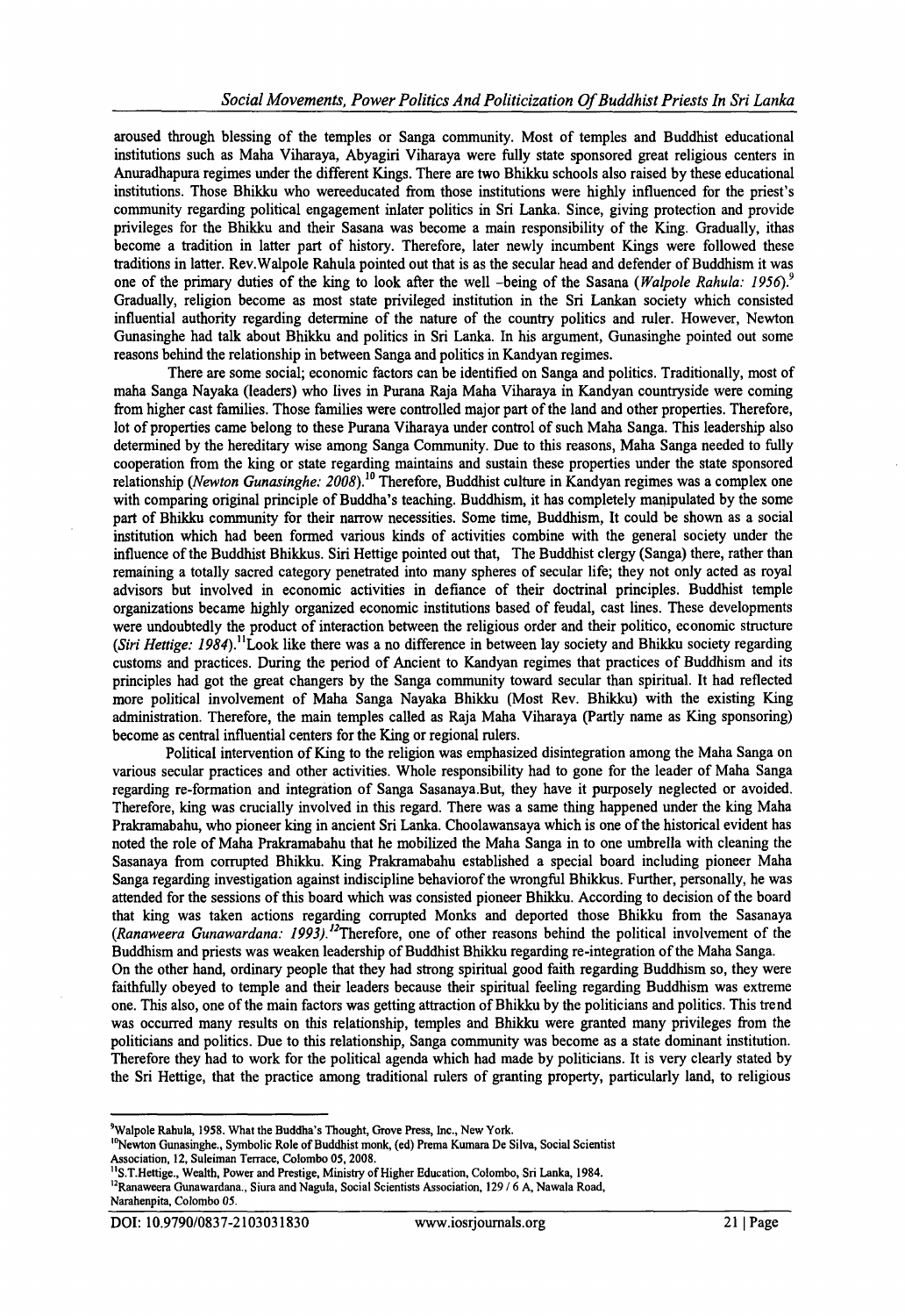institutions was an important factor in the process of evaluation. In their territories known as Viharagam and Devalagam lived the tenants who tilled the soil belonging to such institutions and other services groups who provided the various services such as washing and drumming *(Sri Hettige: 1984)*.<sup>13</sup>Even today, government or politicians cannot challenge for this state sponsored privilege of the temple and their monks.Malwatta and Asgiriya are the main temples which aresymbolic dominant institutions in Sri Lankan monk society. These two temples are still influential religious spots on Sri Lankan politics and politicians. Also large scale of properties and lands has been maintained by these two temples in entire country.

#### Buddhism as a State Religion

Buddhism is a one of the spiritual religions which is committed for emancipation of people from the bad secularize practices. In basic principles of Buddha's teaching that very keenly demonstrating about distinct in between Religion and politics or state. State is a political concept which has created by the people for the control of their social life. Extremely, state will do great job on maintain and sustain of the external behavior of the people in the society. It is quite difference from the Buddhist religious objective. Because, Buddhism is appear for the control and reorganize of the internal attitudes and beliefs and behavior of people in a same society. Lord Buddha, in his teaching has clearly stated that distinction between spiritual world and Secular world. Secular society will be leaded by the king of Chakrawarthi and religious world ruled by the Lord Buddha. There're some similarities as well in between Chakrawarthi and Buddha. On the other hand, there is alternative option for the person who wants come for the enlistment that is person who did not come to enlighten next option is to him to come for the leader of the secular world called as king Chakrawarthi. In this regard, Buddha has advised Maha Sanga regarding obedience to the leadership of secular world. Therefore, according to Buddhism that Maha Sanga was subjected of the secular leadership and his control. Consequences, political influences and monopoly have been dominated among the Sanga Community even under the Buddha's period. In Sri Lankan experience on state and Buddhism was a long historical process. Therefore, Maha Sanga could not avoid state domination from their spiritual practices. Introduce of Buddhism to Sri Lanka was an official event as well as political deal in between India and Sri Lanka. Walpole Rahula pointed out, Asoka's Mahinda who came to the Island about middle of 3<sup>rd</sup> century B.C *(Walpole Rahula: 1956).*<sup>4</sup> Since, all the kings and lay parties were considered Buddhism as a state sponsored religion therefore a tradition was created regarding Buddhism. That is to provide protection and sustain of Buddhism and Sanga community was become an unavoidable responsibility of the state. On the other hand, as a main religion, Buddhism had dominant majority population and was created an ideology among the people regarding rulers. According, there was a strong believed and tradition was created. There was an ideology has been created that leader should be come from among majority Buddhist. People were ratified Political leadership only from Buddhist community. This is an important point of politicization of Buddhism and Sanga Community in Sri Lanka.

Until Kandyan kingdom, there have been dominating this believes and ideology regarding king making process in the country. In simultaneously, Sanga community or Sanga Sasanaya also become a central institution regarding making a king. Person who wants to be a king could not realize his objectivewithout advices and direction from Maha Sanga.Also, King also had an important responsibility regarding Sanga or Buddha Sasanaya. As the secular head and defender of Buddhism, it was one of the primary duties of the king to look after the well-being of the Sasanaya (Walpole Rahula: 1956).15Person who came from out of country could not in combatant as a king without accepting Buddhism properly. A good example giving us from the Kandyan regimes, especially, during the period of King Rajasinghe who came from India and his origin was Dravidian that he needed to be accepted Buddhism as his own religion. Therefore, very clear, there was Buddhism has gone as a state religion during the king domain period. In Pre independence period that colonial government also understood these trends and they have readjusted their governing system in accordingly. Colonial government also did not go for the radical changers regarding existing religious view of state. Further, they also tried protect Temple and Bhikku through Act of Vihara Devala Gam. In Post-independence period that there was a remarkable point demarcated in 1972. In 1947, first constitution in Sri Lanka did not see any specifications regarding a religion, so all the religions were properly and equally accepted and recognized. Crucial point was demarcated Regarding Buddhism and state politics in 1972.Politicisung of Bhikku in Sri Lanka specifically remarked in 1950 decades. There was a political turmoil has been erupted 1950 which was led by Bhikkus. In 1956 SLFP government become as ruling party which under the leadership S.W.R.D. Bandaranayke. There was a strong social movement could be shown which Bhikkus was one of the strong wing in this ally. Sanga, Veda, Govi, Guru, Kamkaru five forces was lead the movement and Bandaranayke brought as a primer in this country. In this seen reflecting that Buddhist monk has been crucially impact on statehood

<sup>&</sup>lt;sup>13</sup>Hettige, S.T., Wealth, Power and Prestige, Ministry of Higher Education, Colombo, Sri Lanka, 1984.

<sup>&</sup>lt;sup>14</sup>Walpole Rahula, 1958. What the Buddha's Thought, Grove Press, Inc., New York

<sup>&</sup>lt;sup>15</sup>Walpole Rahula, 1958. What the Buddha's Thought, Grove Press, Inc., New York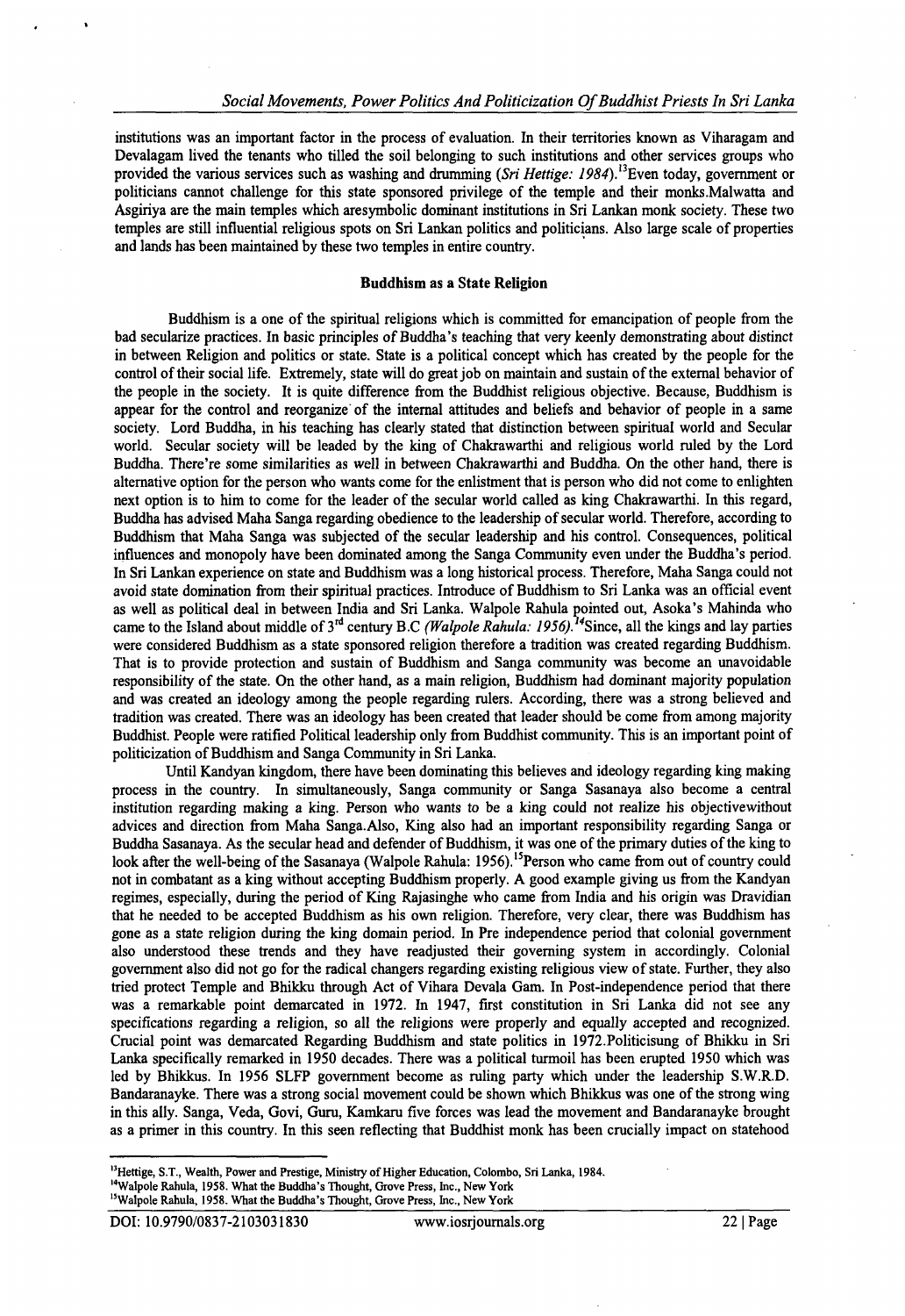and leadership in this country. At the movement, some temples were conducted active role regarding political changers. A Kalaniya temple is one of the main power centers of the 1956 revolution. Harvard Riggings pointed out by Victor Ivan; there are many groups of Bhikku who were wearing yellow cloths that had launched electoral campaign in specially, Central and Sabaragamuwa province. These Bhikku openly did their electoral activities while holding many discussions with ordinary people while walking house to house (Victor Ivan  $2006$ .<sup>16</sup>It was a most hot point of the Bhikku politics in Sri Lanka. In 1956, Bandaranayke government was brought by leading Sinhala Buddhist front as well as not only his government but also his life also destroyed by the these Buddhist front. In 1958, there was a political conspiracy was launched against Bandaranayke who headed by one of the Prominent Buddhist leaders. Victor Ivan pointed out, Eksath Bhikku Frontone of the leading Bhikkus movements which was brought Bandaranayke in to power that as it is have done political conspiracy against himself. This political conspiracy was handled by leading Buddhist leaders Mapitigama Buddharakkiththa who was Most Rev. leader of Kalaniya temple was masterminded of the Bandaranayke assassination (Ivan 2006).<sup>17</sup> In 1956, Bandaranayke government was completely handled by the prominent In 1956, Bandaranayke government was completely handled by the prominent Buddhist monks. First function of Mr. Bandaranayke after came to power his first function was to go to Kalaniya temple and warship to Buddha's statue. Same Buddhist force destroyed Mr. Bandaranayke after three years because other political force handle same Bhikku fronts against Bandaranayke government. Finally, Bandaranayke was assassinated by another political victimized Bhikku call Thalduwe Somarama. This was remarked the hottest point nature of the politicizing of Buddhist monk in Sri Lankan political history.

Buddhism received legitimized statues through constitutions in 1972. This was very crucial not only politics but also Buddhism in Sri Lanka. First time of the political history in Island that Buddhism was considered as an official religion in Constitution. In its preamble, 1972 constitutions very clearly stated , We are people of Sri Lanka being resolved in the exercises of our freedom and independence as a nation to give to ourselves a constitution which will declare Sri Lanka a free sovereign and independent republic pledged to realize the objectives of a socialist democracy including the fundamental rights and freedoms of all citizens and which will become the fundamental law and of Sri Lanka deriving its power and authority solely from the people do on this the tenth day of the waxing moon in the month of vesak in the year two thousand five hundred and fifteen of the Buddhist era that is Monday the twenty second day of May one thousand nine hundred and seventy two acting through constituent assembly established by us hereby adopt enact and give to ourselves this constitution *(Sri Lanka first Republic constitution : 1972)*<sup>18</sup> It was established vesak day which is celebrating Birth, enlighten and death (Parinibbana) of Buddha. That is important point because majority people who Buddhist in Sri Lanka were privileged in this regard. Constitution is a basic legal document with regard governance of the country. Further, it willgive in-depth meaning regarding statehood. It is reflecting all the perspective of statecraft of the state also providing limitation and delimitation for the ruler on their activities. Other word, constitution is basic legal document of a state which provides necessary directions for the state on their citizens. On the other hand, in the first time of history that state accepted Buddhism as an official religion in itself. According to article 18th of 1972 constitution, it was mention The Republic of Sri Lanka shall give to Buddhism the foremost place and accordingly it shall be the duty of the State to protect and foster Buddhism while assuring to all religions the rights granted by section 18 (1) (d)( Sri Lanka first Republic Constitution : 1972). Therefore, Buddhism becomes an official subject of the state. It's look like re modification of the ancient politics and art of state in Sri Lanka.

However, there was established a separate ministry regarding Buddhism. Consequences, all the subordinates' subjects of Buddhism came under the ministry of Buddha Sasanaya. Also, there was a separate administration line was established under the Commissioner General on Buddhist affairs. Temples, Rajamaha Vihara, Devala, were subjected under this regulation. Simultaneously, Buddhist monks also faced great influenced by political and administrative line. Since, most Buddhist monk has been divided in to two or more than two chapters on politics. They have become most politicized and backed their favorable politicians once they contested elections. Even today, there is a strong political deviation showing from Malwatta and Asgiriya chapters which are the main two temples in the country. These practical trends of the politicization processwith regard Buddhism and state were again confirmed by the Second republic constitution in 1978. The people of Sri Lanka having, by their mandate freely expressed and granted on the sixth day of the waxing moon in the month of Adhi Nikini in the year two thousand five hundred and twenty one of the Buddhist era (being Thursday the twenty first day of the month of July in the year one thousand nine hundred and seventy seven). (The Constitution of DemocraticSocialist Republic of Sri Lanka 1978). There was a separate chapter was established for the Buddhism in 1978 constitution. It has clearly mention about Buddhism under the chapter II in 1978 constitution, The Republic of Sri Lanka shall give to Buddhism the foremost place and accordingly it shall be the duty of the State to protect and foster the Buddha Sasana, while assuring to all religions the rights granted by

<sup>&</sup>lt;sup>15</sup>Victor Ivan., the Revolution in Temple, Rawaya Publishers, 83, Piliyandala Road, Maharagama, 2006.  $<sup>17</sup>$ -Ibid-</sup>

<sup>&</sup>lt;sup>18</sup>Sri Lanka First Republic Constitution, 1972.Government Publication Department, Colombo.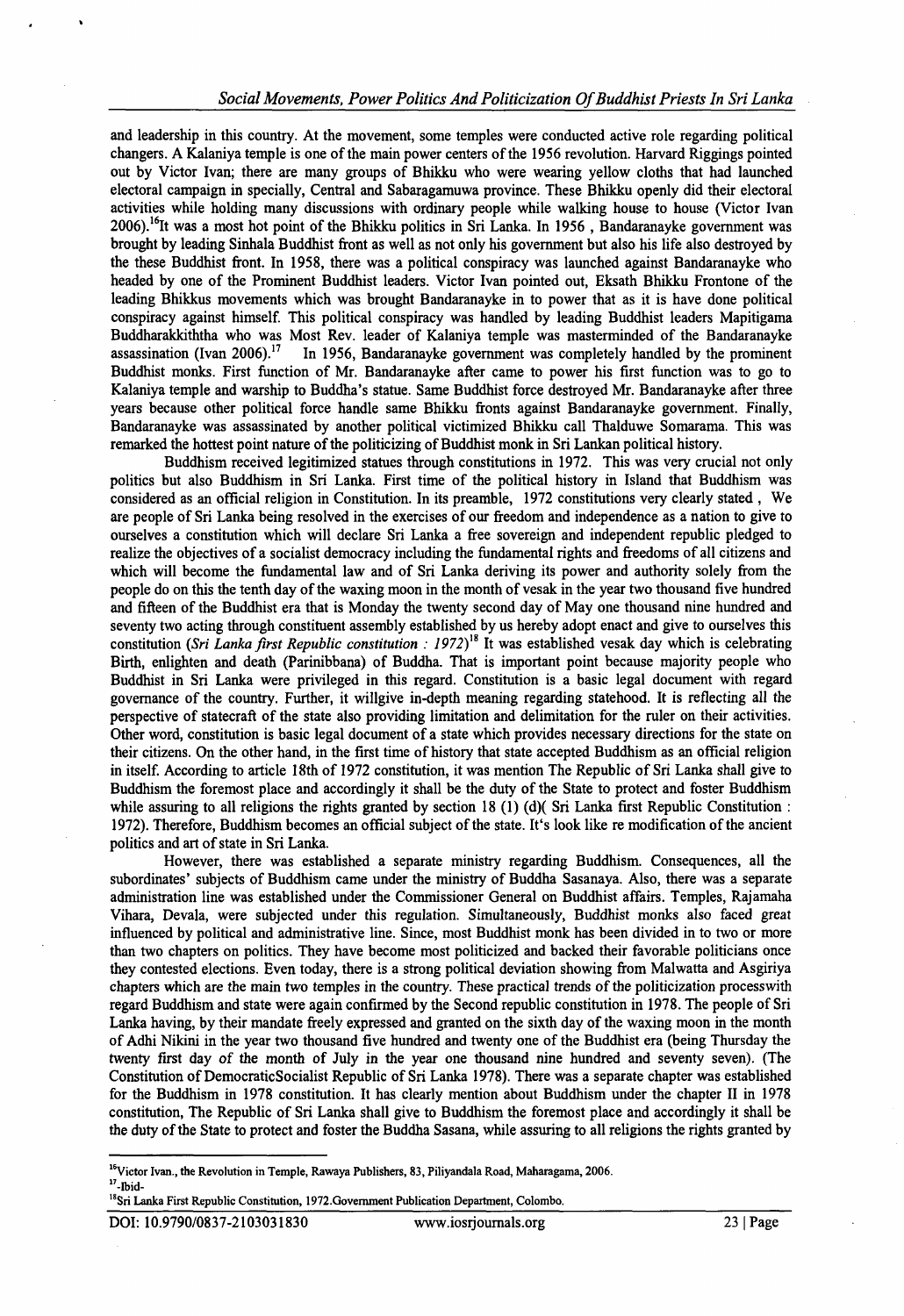Articles 10 and 14 (1) (e) *(The Constitution of the Democratic socialist Republic of Sri Lanka: 1978*).<sup>19</sup>This official recognition had created multipleimpacts on Maha Sanga. Political activities of the Bhikku become a most formalize and legitimized. Bhikku were come to maintain close relationship between politicians and their political activities. Buddhist monks become as official advisors for the head of the state or other politicians on their state of art. Bhikku appointedas advisors or consultants who were become most bias and depth political characters. Further, they have spreads these trends among others as well. These politicized Bhikku did not show their impartial approach on social, political or welfare matter in the society. They could gain more state privileged and sponsorship from the governing parties that was provideda wrongfully lesson for the next Buddhist generation. There was a separate Ministry was established for the development and sustainability of Buddhism has been given great influence governing process not only head of the state but also, the central government as well. Advance advisory board was established for the consultation for the head of the state. These mechanism completely dominated by the political Bhikku which involved in party politics. It was not an impartial or non-politicalbody. Even today, some Nikaya and their leaders Bhikkus identified as specific political characters.

### **Social and Political Movements and Sanga (Priest) Community**

Pre and post-colonial social and political movements in Sri Lanka has been strongly impacted on Buddhist priest society. Specially, pre -colonial social and independence movement was leaded by some prominent Sanga. During the period of Sinhalese patriot movement was commended by prominent maha Sanga such as Migettuwatte Gunananda, Hikkaduwe Sumangala, Babarande Siri Seevalee, Yakkaduwe Pannarama, and ext. Many scholars have raised some argument with regards new trends regarding Buddhism and their followers in Sri Lanka. But, compare with in original Buddhism, Buddha's teaching emphasized, The nonaggressive, moral and philosophical system expounded by the Buddha, which demands no blind faith from its adherents, expounds no dogmatic creeds, encourages no superstitions rites and ceremonies, but advocates a golden mean that guides a disciple through pure living and pure thinking to the gain of supreme wisdom and deliverance from all evil, is called Dharma and is popularly known as Buddhism *{Narada, G.P.Malalasekara, K. Wimalajothi: 2002)?°*One of the great views of lord Buddha's teaching is to create ennobling space for the critical investigation on his teaching in a practical sense. One of the prominent teachings gave by Lord Buddha in his Kalama Sutra. It is comparatively short but address to the point, reveling how one should exercise one's ability to critically investigate on practical grounds and to discover what is true and wholesome among the divergent religious and philosophical views *(Pategama Ganarama: 2003*).<sup>21</sup> One of the most important aspects of the Buddhism is to understand reality of existing world and knowledge questionable. In his Kalama Sutra has clearly emphasized about freedom of thinking regarding existing Knowledge. It has pointed out in 5<sup>th</sup>Sutra of Anguththara Nikaya of Kalama Sutra. Since Buddha Parinibbana, Buddhism has changed by followers with adding stories and believes and values on their practices of latter part of history. Therefore, Buddhism mostly has misinterpreted by the latter Buddhist traditions and practices. Today, comparing with original truth that Buddhism completely depend on these traditions and believes so, it has been gave misperception ideas.

Lord Buddha always did not criticized tradition but he criticized and rejected myth and meaningless addictions to tradition. Also, in his Payasi Sutta of Deeganikaya, Lord Buddha has rejected meaningless tradition and he welcome and appreciated progressive traditions which accepted reality of the world *{Sanath Nanayakkara: 2009).22* Bless one, one of the important democratic element of Buddha's teaching is lay down free inquiry to somebody who wants verifying purity of the existing knowledge practicing and habitual with base of original principles. So, Buddhism has explored freedom of autonomous judgment regarding Buddha's original teaching with comparing existing social practices of the Buddha's followers in today. According to original principles of Buddhist philosophy that Buddhism is a spiritual path for the people to emancipation of the shin. But today, Buddhism has been changed with the existing secular practices by the maha Sanga towards practical. Term "Change" un- avoidable on any kind of social, natural or physical phenomenon and their process. Therefore, we have to believe or at least accept that Buddhism al so has been changed. One of the evidence, vibrant trend of Buddhism is that it has rapidly politicizing among the Sanga community in Sri Lanka. Both Wrrigins and Phandis were political scientists, Wrrigins was an American and Phandis was an Indian. Their intellectuals concerns with regard to the politics of Buddhism in Sri Lanka were shaped by the disciplinary preoccupations of

<sup>&</sup>lt;sup>19</sup>Sri Lanka First Republic Constitution, 1972. Government Publication Department, SriLanka.

<sup>&</sup>lt;sup>20</sup>Narada, G.P. Malalasekara, K. Wimalajothi., Buddhism Culture & Sri Lanka Pilgrim's Guide, Buddhist

Cultural Center, 125, Anderson Road, Nedimala, Dehiwala, Sri Lanka, 2002.

<sup>2,</sup>Pategama Ganarama., Blueprint of Free Inquire and Personnel Verification, Ti-sarana Buddhist Association, 90, Duku Road, Singapore, 2003.

<sup>22</sup>Sanath Nanayakkara., Kalama Sutta and Freedom to Thinking, Ajith Printers Private Limited, 342, Old Kasbewa Road, Raththanapitiya, 2009.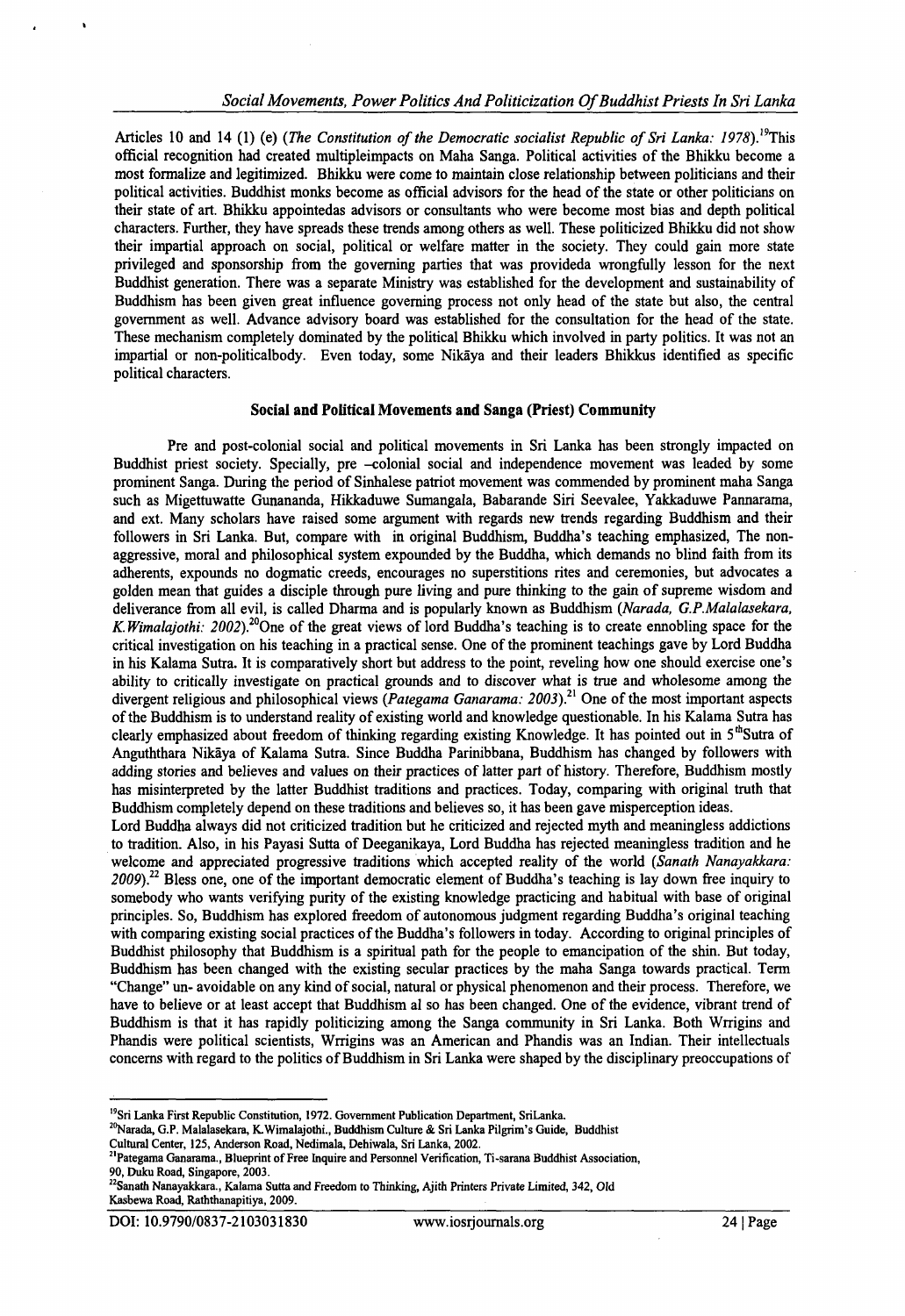the political science inquiry (*Jayadeva Uyangoda: 2007*).<sup>23</sup> Religious involvement of politics is not an instant incident or an isolated event out of other socio cultural activities in Sri Lankan context. It was started from the pre - independence period which had a huge dominant social and political movement which gave main leadership by the Maha Sanga.

At the beginning time there was strong campaign launched by the independence movement regarding political independency from the colonial administration. During the period of pre- independence that such movement was a highly diverse and it was consisted diverse religious perspectives. H.L. Senavirthana, Gananatha Obeysekara and others identified, Anagarika Dharamapala as the pivotal figure who reworked the relationship between Buddhism and society in general, and Buddhist monks and society in particular, under British colonial conditions of the  $19^{\text{th}}$  and early  $20^{\text{th}}$  centuries (*Uyangoda: 2007*).<sup>24</sup> On the other hand, Buddhism, its main teaching has discovered about role of maha Sanga in term general. In text documents of Buddha's teachings that is very clearly indicated about social intervention of Sanga community. In Buddhist terminology, working for one's own welfare or others welfare is called welfare work (atthacariya).Social activism in Buddhism is expressed very clearly by the phrase "for the welfare of the people, for the happiness of the people (Bahujana Hithaya, Bahujana Sukaya) the word Bahujana is used to denote the people at large *(Ganarama: 2004).*<sup>25</sup>However, there was a clear distinction in between Bhikku and general society has created by Lord Buddha in his teachings.

According to Buddha's determination, there was a clear distinction in between Bhikku, s and lay society. Further, Bless one has declared, Bhikku society will be leaded by Lord Buddha and lay society will be leaded by king of Chakrawarthi. Also, there should not be a relationship in between two societies (*Prema Kumara De Silva: 2008*).<sup>26</sup> My argument is, some basic teachings of Buddhism have misunderstood by some intellectuals and writers because internal changers of Buddhism as a process due to practical exercises of the Sanga community. Therefore, basic principles or teaching did not changed but implications are changed in different time, and contexts. Bhikku engage in politics on many external influences also one of the parts of these changers of practical implication of Buddhism. In according, pre-colonial situation in Sri Lankan politics that demonstrated social intervention of Sanga community was prominent regarding common interests of the society. Also, Buddha in his teaching, he did not prevent Bhikku from social activities on good faith but it did not allow doing politics.

Further Buddhism has emphasized Bhikku is one of the most suitable character regarding social works has to follows. Buddha once addressing the monks, brought four kinds of welfare workers to their notice"

- 1. He who works neither for his own welfare nor for the welfare of others
- 2. He who workers for the welfare of others, but not for his own welfare
- 3. He who works for his own welfare, but not for the welfare of others
- 4. He who works for the welfare of both oneself and others (*Ganarama: 2010).21* That is very clear,

Buddhism did not prevent Bhikku, s delivering services regarding empowering the society on enhance of social lives. But, what was happened in Sri Lanka in pre- colonial stage that is social movement was raised which base on a nationalistic political ideology against western political and their cultural practices which had dominated by the entire society in Sri Lanka. However, during the pre- independence period that Anagarika Dharamapala who was pioneer leader regarding reorganizing Sinhala society against western social practices and their habitual that he could understand about impotency of the Buddhist monk on reorganizing of the society against western social practices. Therefore, he was taken Buddhist monk for the secularize activities by emphasizing role of Bhikku on a pro- nationalistic framework. Therefore, regime was emphasized that monk had special duty regarding his existing society. Dharamapala Project of nationalist regeneration needed an indigenous leader, and he found the monk to the ideal choice. In making this choice, Dharamapala, elevated the monk to a position he never held before, and invested him with the specific secular role that the modem monk has come to believe is his heritage, as explicitly stated in Walpole Rahula ,s masterpiece charter for monastic activism, the heritage of the *Bhikku(H.L.Senavirathna : 2007*).<sup>28</sup> There was a major confrontation between Buddhism and Christianity regarding their teachings. This confrontation was another main factor that called

DOI: 10.9790/0837-2103031830 [www.iosrjoumals.org](http://www.iosrjoumals.org) 25 | Page

<sup>&</sup>lt;sup>23</sup>Religion in Context, Buddhism and Socio-Political Change in Sri Lanka, (ed) by Jayadeva Uyangoda, Social Scientists Association, No. 12, Suleiman Terrace, Colombo 05, Sri Lanka, 2007.

<sup>24-</sup>Ibid-<sup>25</sup>Pategama Ganarama., Blueprint of Free Inquire and Personnel Verification, Ti-sarana Buddhist Association, 90, Duku Road, Singapore, 2003.

<sup>&</sup>lt;sup>26</sup>Buddhism, State and Bhikku society; Sociological study, (ed) by Prema Kumara De Silva, Social Scientists Association, No. 12, Suleiman Terrace, Colombo 05,2008.

<sup>27</sup>Pategama Ganarama., Blueprint of Free Inquire and Personnel Verification, Ti-sarana Buddhist Association, 90, Duku Road, Singapore, 2003.

<sup>&</sup>lt;sup>28</sup>H.L. Senavirthana., ed by Jayadeva Uyangoda., Religion in Context, Buddhism and Socio-Political Change in Sri Lanka, 2007.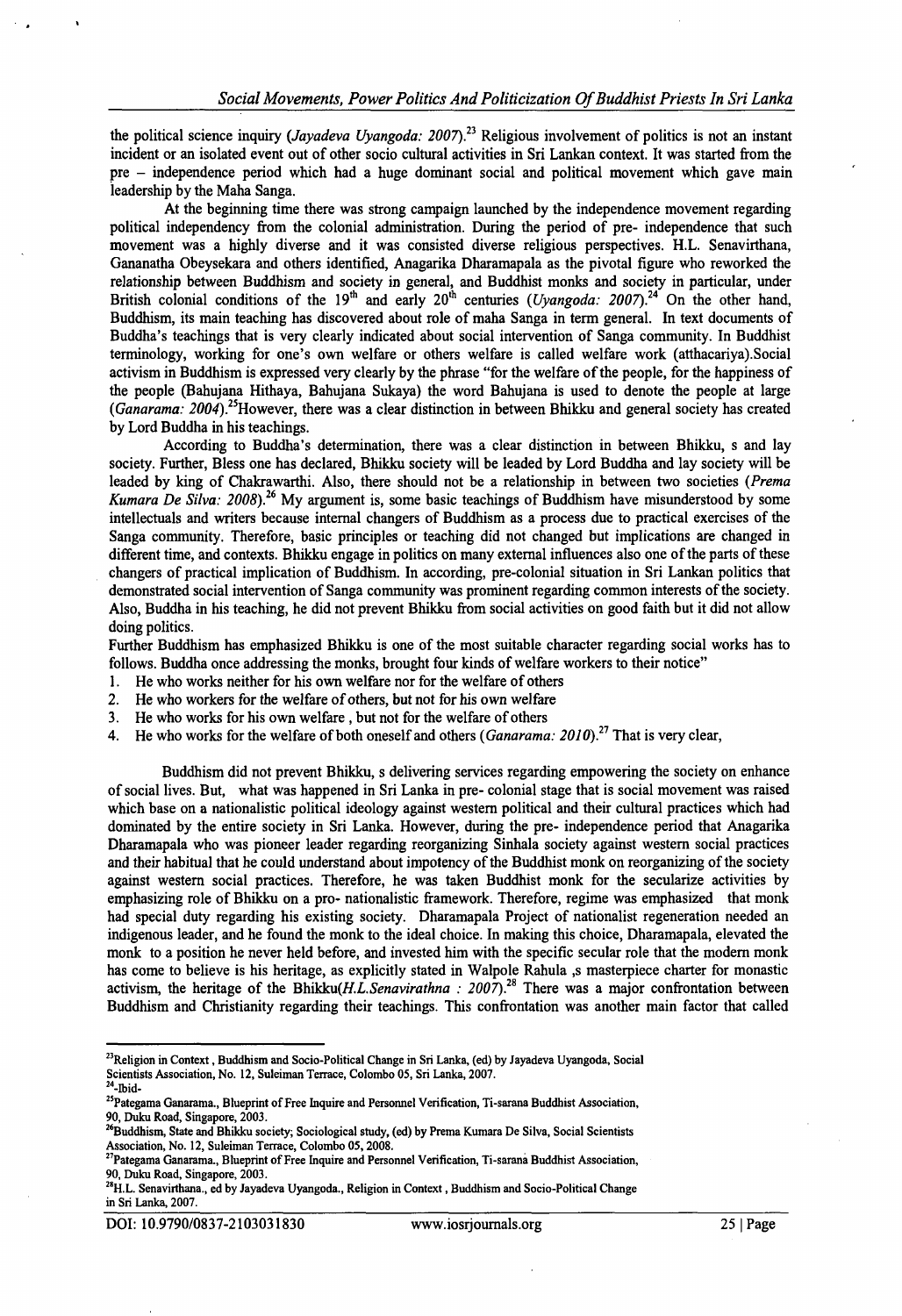Buddhist monk in to active social activities and politics during period called as social enlighten. Buddhist monks were leaded and organized counter arguments and activities on Christianity challengers. Also, local elite and capitalist class was encouraged Buddhist monk on reorganize against Christianity movement. These lay class were fully sponsored Buddhist Bhikku regarding anti Christianity on nationalistic approach. Rev. Migettuwatte Gunananda was a pioneer monk activist in this regard.

There are three major debates were happened in Panadura, Udamvita and Waragoda. Panadura debate was one of the pioneers and most famous one. In here, it should be understood very clearly that all those debate base on reality of basic principles of Buddhism and Christianity. Interest thing is when the Bhikku leaded to protect and realize truth of the Buddha's original teaching in front of Christianity through great debates but they could not understand that they had been diverted on their behavior beyond the original spirit of Buddha's teaching. But, these events and debates did not going beyond the socio, cultural practices or right of the people. Most famous monk such as Hikkaduwe Sri Sumangala, Migettuwatte Gunananda, Bulathgama Dhammalankara, Dodanduwe Piyarathana, Waskaduwe Sri Subuthi were actively involved in this Buddhist enlighten process. On the other hand, Henry Steel Olcott who was American citizen that gave leadership for this movement but he was not originally Buddhist lay. He had a good faith for the Buddhism than understanding of basic principle or teaching of Lord Buddha. Henry Steel was a crucial factor regarding brought Maha Sanga in to politics through social activities. Here after, there was a great trend that could observer on this movement. That was narrowly turnover monk activities regarding rights of the Sinhala Buddhist people. One of the important factor of this point is Buddhism has interpreted within an only a Sinhala view by their major followers. Therefore Buddhism become as Sinhala Buddhism. It was completely impact on Buddha's original teaching. Further, this social movement not only criticized Christianity but also criticized political hegemony of the colonial rulers. Anyway, there was a new interpretation was emerged among the Buddhist monks that is Bhikku as an essential party regarding protect religion, nation and country, these slogans were brought up vital political value among the Sanga community in latter part of political history in Sri Lanka.

Therefore, most of Buddhist monks were came forward to involved secular activities such as politics and social welfare. When it concern about Buddha character that is not isolated from the general social life. Lord Buddha, in his life period, he has built up numerous relationships with the various kinds of people including rulers like Kings such as KososI Anepidu Situthuma, ordinary marginalized people like Suneetha, Shopaka also and elite's woman such as Kema, Uppalawanna, Vishaka all those relationship was determined by the spiritual purposes and base on principle of equality. These lay and nun parties were full sponsored to Buddha on Spiritual matter but Buddha did not intervention more than giving Dharma advices regarding their social interests. Buddha's teaching did not allow any extra activities which not related spiritual desires of the society that was confirmed by the Maha Parinibbana Sutta which is final time of Buddha advices on Bhikku it has gave seven of Saptha Aparihani Dharma (policies on protect of religious life) regarding to behavior of Bhikku. If Bhikku did not involve many duties or business addicted in itself that will expect enhancing of progress of Bhikku than failure *(Sanath Nanayakkara: 2010)*.<sup>29</sup> However, with establishing two great Buddhist base educational institutions in colonial period that was crucially influenced Bhikku community regarding involvement of politics through social activities.

# **Buddhist Higher Educational Institutions and Political Monk**

Examine about Politics and Sanga that one of the important reasons s behind the politicization of maha Sanga was establishing and enhance of the Buddhist higher educational institutions in the country. Especially, those educational institutions were not only focused for the Sanga community but also lay students as well allow entering and gaining education through institutions. Therefore, gradually, young educated priests have been transformed in to new paradigm due to this kind of mixed educational environment. However, Buddhism is a scientific religion. It has confirmed by the load Buddha as well. In his Kalama Sutta, Pategama Ganarama say, evidently, both science and Buddhism are committed to discovering the truth about the world. Nevertheless, Buddhism applies a spiritual dimension to its approaches; science, a phenomenal dimension. To all intents and purposes, science may differ from its objectives of inquiry related to constitution and mechanism of the physical world *(Pategama Ganarama: 2005*).<sup>30</sup>In a scientific perspective, there are no obstacles in Buddha's teaching regarding investigate and inquiry of the nature of the secular world. Buddhist teaching is allow scientific inquiry but not secular materialize activities in their educational practices. But in latter part of Sri Lankan Buddhist educational institutions were completely turn over beyond the original principles of Buddhism. Vidyodaya and Vidyalankara Maha Pirivena were pioneer Buddhist educational institutions which were established in the preindependence period. The main purpose of these institutions wasenhancing Buddhist education in this country.

<sup>&</sup>lt;sup>29</sup>Sanath Nanayakkara., Kalama Sutta and Freedom to Thinking, Ajith Printers Private Limited, 342, Old Kasbewa Road, Raththanapitiya, 2009.

<sup>&</sup>lt;sup>30</sup>Pategama Ganarama, 2005.An Approach to Buddhist Social Philosophy, 90, Duku Road, Singapore.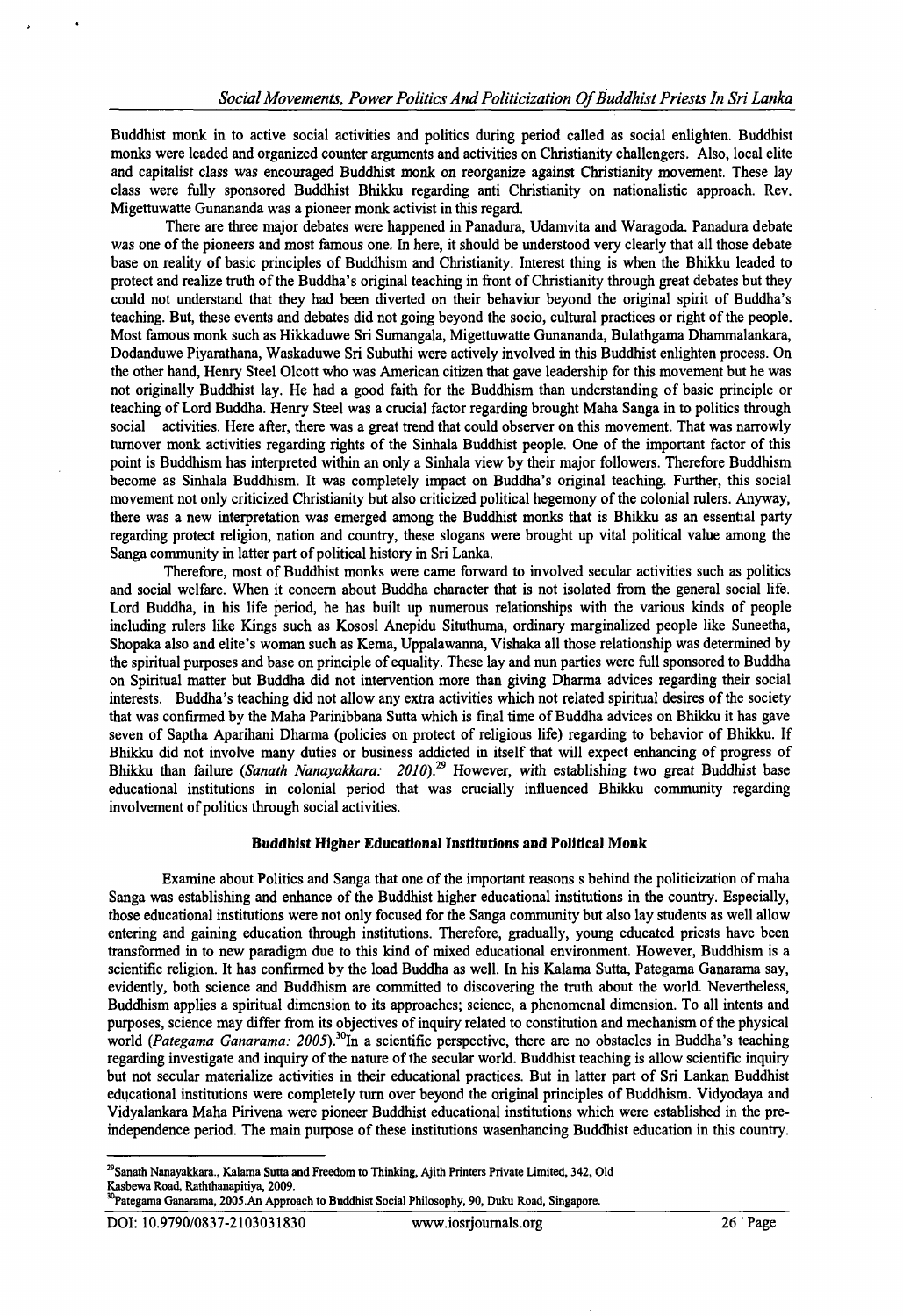Rev. Hikkaduwe Sumangala and Walivitiye Soratha who were active and pro - political pioneer leaders of the Sanga community took the leadership in this regard. Vidyodaya Pirivena was established in 1873 with seven students (Sunil Ariyarathna: 2009).<sup>31</sup> Simultaneously, an education faculty was established by Ven. Rathmalane Sri Dharmaloka, latter this institution called as Vidyalankara Academy then it was called as Vidyalankara Pirivena *(Sunil Ariyarathna 2009).*<sup>32</sup> In 19<sup>th</sup> December 1958 both Pirivena were approved as national universities under the Act no 45 Vidyodaya and Vidyalankara Universities. Result of these institutions was number of educated Bhikku brought up society through these two higher education institutions. Since, the important points demarcated with these higher education institutions that are necessity religious ideology have been provided regarding Sanga politics in this country. Because, these two institutions was had made many pronationalistic Buddhist scholars from the Bhikku community. Since, the main ideology regarding Bhikku politics has brought up by the Vidyodaya and Vidyalankara Schools.

On the other hand, both education institutions were made a radical Bhikku and latter period these Bhikku were actively involved with politics. There are many political groups has been formed by the students including Buddhist monks. Many students association could be identified such as Sri Lanka Communist party, Lanka Samasamaja Party, Sri Lanka Freedom Party, United National Party, were prominent in both universities *(Sunil Ariyarathna : 2009).* One of the most popular students unions was related to Communist Party. Lay students and Bhikku were involved in students politics some time it was more radicalize political movement in the University history. Specially, in 1971 insurgency which leaded by Janatha Vimukthi Peramuna has dominant in these universities in both ideologically as well as practically. Both universities and their majority students including Bhikku were became as major base of these radicalism. Final and crucial discussion regarding first attack of 1971 was held in Sangaramaya at Vidyodaya University, Currently this location has converted as a student's Hostel *(Sunil Ariyarathna : 2009)*.<sup>33</sup> It's very clear, educated Buddhist monk was become more radicalizes due to radical political ideologies and practices by the lay parties as well as higher education institutions in Sri Lanka. Vidyalankara Pirivena latter it was transformed as Vidyalankara University which was produced left oriented Bhikku generation in to politics. Latter part of political process of this country this Leftist Bhikku did considerable influence regarding national politics in the country. The more urban monks, and the monks with more secular education, tend to adopt more cosmopolitan worldviews, ranging from Marxism to conservative views of one sort or another *(James J. Hughes 1987)*.<sup>34</sup>The main reason behind this kind of political motivated Bhikku that is most of these Bhikku came from specific political background. Vidyalankara University presented leftist Bhikku such as Ven. Balangoda Ananda Maithree, Narawila Dhamma Rakkitha who were pioneer members of the Lanka Samasamaja Party; Also Udakandawala Saranankara was most experience political character and had a strong leftist ideology. All those Bhikku were members of the Lanka Samasamaja Party.

Latter, Ven. Udakandawala Saranankara was becomeas first and initial Chairmen of the Sri Lanka communist party. One of the main reasons behind this political motivation of the Maha Sanga that is, they had more practical experience on social activities and interventions and radical practices against imperialism. Also, they had some Indian influence on social and political activities in the country. Ven. Walpole Rahula was one of the most influential leftist Buddhist monks who actively involved in political activities in his university life. This kind of Bhikku gave a massage for the next generation regarding their political behavior. However, in 1940 period, there was a strong front of political Bhikku was formed. There are some academic writings was started by the Maha Sanga on politics, Narawila Dhamma Rathana, Babarande Sri Seevalee, Kotahene Pannakitthi were wrote a book call Buddhist regime and Marxism ( Budusamaya and Marxism) ( *Victor Ivan : 2006)35* Political involvement of Buddhist monk was a controversial issue by the time. Some scholar and writers tried to understand reality of this process. It can be understood through some documentaries which have written by some Bhikku scholars and lay parties. Significant crucial statement released by Yakkaduwe Pannarama and Walpole Rahula regarding Bhikku discipline and original principles of the Buddha's teaching.

This statement was based on challenges of existing Buddhism from the secular social movements and practices. Therefore, Bhikku wanted to justify, what they are doing regarding contemporary social and political challengers. One of the main reasons to release this statement was a speech which delivered by Walpole Rahula in  $26<sup>th</sup>$  January 1946. Walpole Rahula who is one of the most radical Buddhist monks that he made a speech against existing political authority regarding their unfavorable relationship of the existing government. Actually, this was an important, because, by the time government was ruled by D.S Senanayake who pro- right wing politician that did not try to make a secularize state or government in his period. Therefore, he got many

<sup>&</sup>lt;sup>31</sup>Sunil Ariyarathna., The story of Sri Jayewardenepura University, S. Godage & Brothers, 675, P, De, S.

Kularathna Mawatha, Colombo 10.

 $2$ -ibid-

 $33$ -ibid-

<sup>&</sup>lt;sup>34</sup>James J. Hughes Buddhist Monks and Politics in Sri Lanka, April, 1987 Spring Institute for Social Science Research University of Chicago, Chicago.

<sup>&</sup>lt;sup>35</sup>Victor Ivan., the Revolution in Temple, Rawaya Publishers, 83, Piliyandala Road, Maharagama, 2006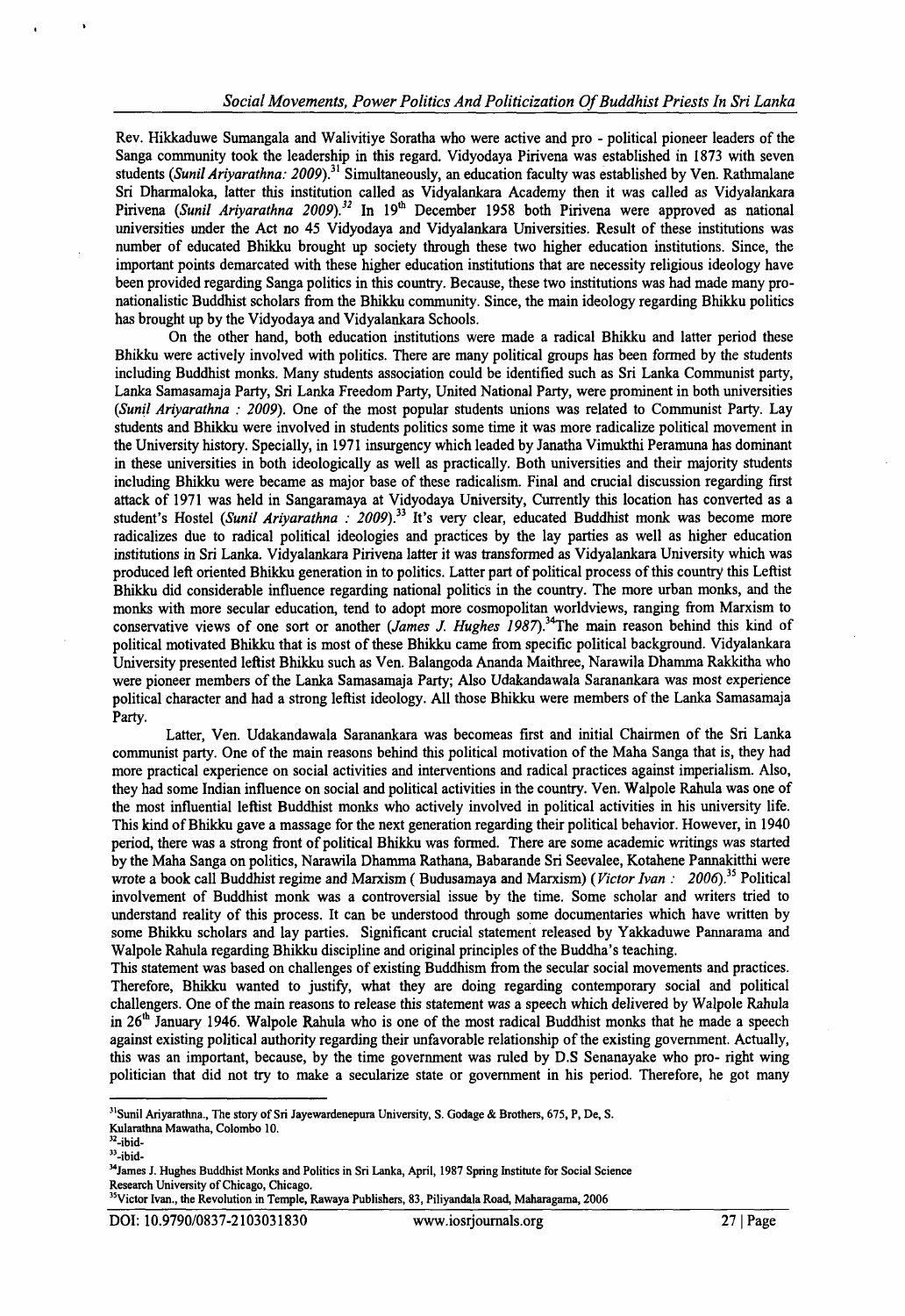challenges from the hard line political front of the Bhikku communities. Yakkaduwe Pannarama and Walpole Rahula who were pioneer monks which appeared Vidyalankara Pirivena that statement was based on their political views but it was seriously impact with Buddha's original teachings. What they have said that they no needed to change the original Theravada discipline also there are no room from the Lord Buddha for such an attempt. But it was clear that educated monks also combined with politics on their politics but they couldn't avoid changing pattern of social structures on Buddhism. Those pioneer Bhikku teaching and perspectives were significantly impact with other Bhikku generation in later period. It has giving clear evidence from the history as well, but, In contrast to Buddha's period that social, economic and political situation had been changed rapidly. Therefore, we should accept that Life pattern of Bhikku also had changed *(Walpole Rahula: 1958*).36 Further, Walpole Rahula says Buddhism does not consider material welfare as an end in itself: it is only a means to an end - a higher and nobler end. But it is a means which is indispensable, indispensable in achieving a higher purpose for man's happiness. So Buddhism recognizes the need of certain minimum material conditions favorable to spiritual success – even which of a monk engaged in meditation in some solitary place.

The Buddha did not take life out of the context of its social and economic background; he looked at it as a whole, in all its social, economic and political aspects. His teachings on ethical, spiritual and philosophical problems are fairly well known. But little is known, particularly in the West, about his teaching on social, economic and political matters. Yet there are numerous discourses dealing with these scattered throughout the ancient Buddhist texts. Let us take only a few examples. The Cakkavattislhanada-sutta of the DIgha-nikaya (No.26) clearly states that poverty (daliddiya) is the cause of immorality and crimes such as theft, falsehood, violence, hatred, cruelty, etc. Kings in ancient times, like governments today, tried to suppress crime through punishment. The Kutadanta-sutta of the same Nikaya explains how futile this is. It says that this method can never be successful. Instead the Buddha suggests that, in order to eradicate crime, the economic condition of the people should be improved: grain and other facilities for agriculture should be provided for farmers and cultivators; capital should be provided for traders and those engaged in business; adequate wages should be paid to those who are employed. When people are thus provided for with opportunities for earning a sufficient income, they will be contented; will have no fear or anxiety, and consequently the country will be peaceful and free from crime *(Walpole Rahula 1958)*.<sup>37</sup>This kind of ideas and interpretations has provided justifications of the Bhikku secularizeactivities regarding politics. This was turning point with regard relationship between politicizing Bhikku and political authority. But, when we examine politics and Maha Sanga this was crucially impact on entire Sanga community. Because, majoritypart of Bhikkuwere accepted this statement in later part of history and them as pressure group, try to intervention in national politics through doing various pressures on existing government. Therefore, Politicians could understand the reality of the power base of Buddhist society and they readjust their electoral strategies and mechanism in accordingly. Since, religion and their followers has become as a main source of electoral campaign. Buddhist and Buddhism dominant rural society has been prominent for the political campaign. Also,temples and their religious leaders have been prominent among the political leaders from the grass root to national political campaign on their power project. Therefore, in electoral process that temples and Buddhist monk were become as a main point of the electoral campaign.

# **Electoral Politics and Buddhist Monk**

Election is a one of the main component with regard smooth transform of the power one regimes to another. In Sri Lankan history that electoral democracy has been manipulated by the social power such as religion and their institutional system.The Bhikku involvement in electoral politics was one of the main trends in Sri Lankan politics. This also creates controversial views on behavior of the Buddhist Bhikku. Getting involvement of electoral activities that was based on previous social activities of the Maha Sanga in pre independence movement. During the period of nationalistic movement, political freedom was a leading slogan in the anti-imperialistcampaign. Further; it has mixed with Buddhist ideology that was brought by number of Bhikku leaders. Specially, Buddhist monks could give an influential pressure regarding political emancipation from the colonial rulers. Therefore, Buddhist religious institution and Bhikkus speeches crucially impact on party politics as well as ideological mindset of ordinary people. Sir Anagarika Dharamapala who was prominent Buddhist leader said that Sinhalese capitalist class must be taken leadership regarding economic and political development of the country. On the other hand, as areligious institution, Buddhism was builta considerable social power among the majority people and politicians. The concept of Village, Temple and Lake was built under the king domain period then it was maintain latter politicians for their power gaining process. Villagers who lived in village concentrated and mobilized with in a religious center called Temple. Therefore, Temple became as a center of the power in the village. Therefore, monks of the temple were prominent regarding political mobilization of the village.On the other hand, temple had a considerable power to handle of the general

<sup>&</sup>lt;sup>36</sup>Walpole Rahula, 1958. What the Buddha's Thought, Grove Press, Inc., New York <sup>37</sup>Walpole Rahula, 1958. What the Buddha's Thought, Grove Press, Inc., New York.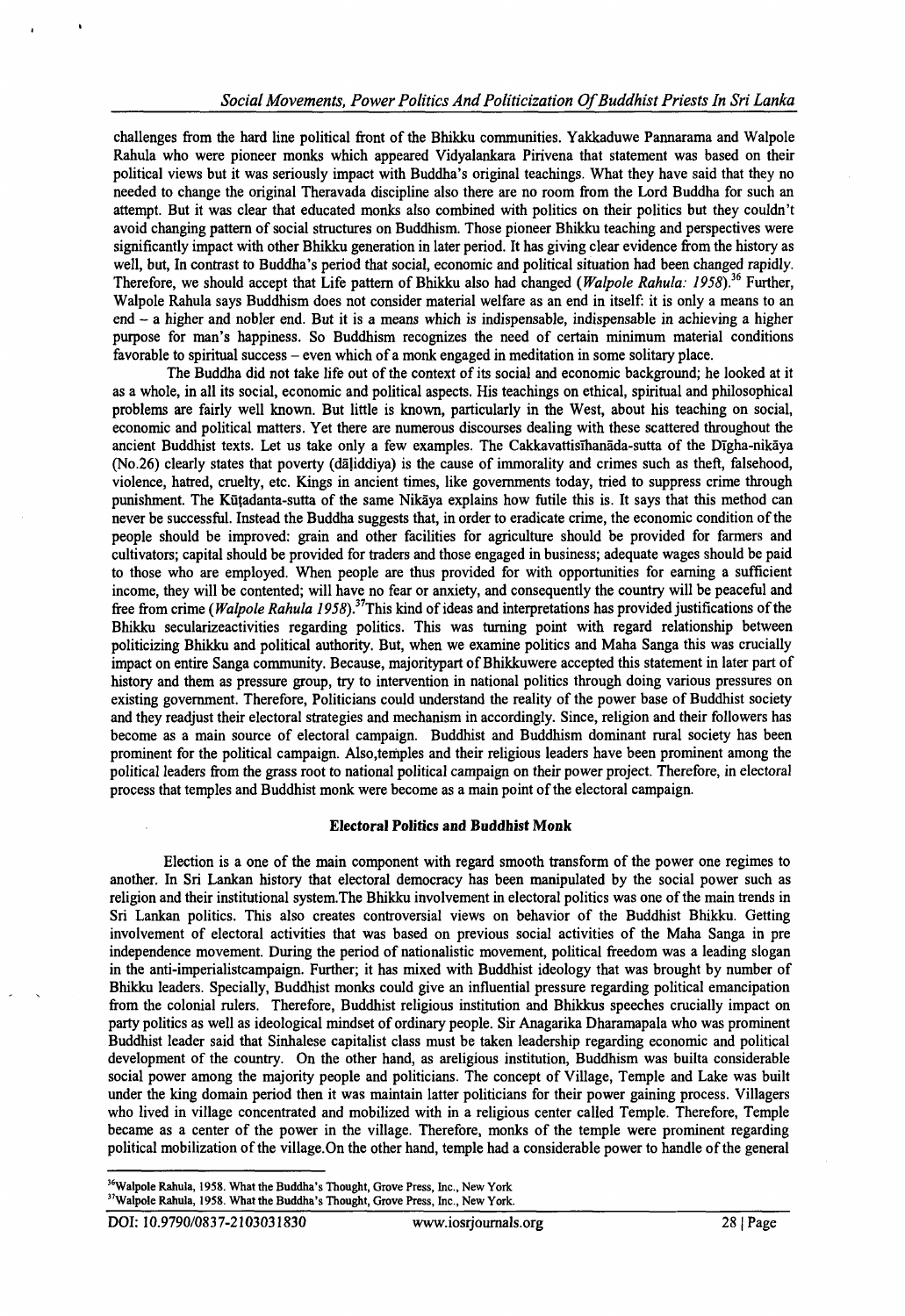mass at the grass root. Social system has been formed with Buddhist political ideology which was leading for the form of political allies in the country.Politicians who start their politics at the grass root were concerned temple and their monks regarding mobilization of mass through religious center. Comparatively with urban society that most of villagers are less un-educated and have good faith with regard religion. Those citizens are suffering strong spiritual feelings on their religion. Therefore, Buddhist monk who took the leadership in these Buddhist temples which have been maintains considerable power regarding control of the villagers and their thinking pattern. Temple was one of the mobilizing lobbies at the grassroots with regard any social function at the grass roots. There're, formal and informal social capital network could be shown at the Villages through Buddhist Temple. It is very clear, even today; one of the main key organs of the Temple is Dayaka Shabawa (A group of People who are living in a village that responsible for secure and sustain of the village temple) which is consisted elite or powerful villagers who taken leadership on village matters. Many noble figures had taken pioneer leadership in this body and they had enough civil power on any socio, economic and political aspirations. At the grassroots, when the person wants to contests politics that the first condition of the preelectoral process is to addressing relevant issues in front of temple or their Buddhist leadership. It was becomes as a tradition among the Sinhala Buddhist politicians. It was one of the long traditions who followed in ancient politics as well. That is one of the pre -conditions for theentering politics. These, traditions was noted significant not only grassroots but also in the national politics in this country. Electoral politics and Buddhist priest is a not an ad hock trend in Sri Lankan politics. It's go back to long historical events. Active role of Buddhist monk in the electoral politics in Post-independence Sri Lanka was an unavoidable matter with regard electoral political culture in this country. There are many prominent monks have been divided in many political parties on their political ideologies. Religion and politics has been strongly combined in Sri Lankan politics from long historical period. Buddhist monks were one of the most influential factors in power politics among the civil leaders. Specially, urban and sub-urban Bhikku were emphasized in electoral politics.

In 1974, Ven Henpita Gedara Ganashiya was a strong supporter for the D.S Senanayake political campaign and gave his strong support in his electoral campaign. Simultaneously; Walpole Rahula gave his strong support Edmond Sammarakodi who contested in this election from the Samasamaja Party *(Ivan Victor:* 2006).<sup>38</sup> Bhikku involvement of electoral politics was a historical event in Sri Lankan politics. Some time, it was greatly influence regarding regimes changes in Sri Lankan Political Culture. For instance, in 1956, there was great changed was happened in socio, economic and cultural sphere through Buddhist influence. Harvard Riggins who pioneer anthropologist pointed out, before the two three weeks of general election there are many Bhikku who were wearing yellow cloths (Siura) at the inside of the electoral divisions of Western, Sabaragamuwa that they have been publicity engaged with the electoral activities. Most tempered occasion of the politicizing Buddhist monk was origin of the political party which base on Bhikku and their ideology. Jathika Hela Urumaya (JHU) is first political party which was led by Bhikku. Foundation of the JHU was laydown by Rev. Gangodawila Soma who wasexpressed pro -nationalistic ideology that have deeply impact on pro nationalisticBuddhist people who are living in urban and sub urban.Latter it was become a major influential party in electoral process. JHU become as an influential factors regarding form of government and have crucially impact on policy making and policy implementation process of the government. Even today, every political parties that they have their own Bhikku front in their party politics. Mainly SLFP and UNP have their own Bhikku front. Because, voting bank of the majorityare Buddhist population. Therefore, it has become a considerable fact in electoral politics. Politicians are claiming power by utilizing religion as an emotional tool for the address regarding ordinary people in the grassroots.Buddhist priest openly talking politics not only political stage but also in their rituals function such as addressing Buddha's Dhamma for the Buddhist ordinance.Most recent trend was in Sri Lankan politics that Buddhist monks have become mostinfluential pressure groups which have combined with gay parties or civil society movements. . Sometimethose Bhikku movements have been done considerable influence regarding regime change in contemporary Sri Lankan politics. During the period 2005 and 2014 that ruling party was depend on the Buddhist ideological context and its political advantage. Some time,rulers have been manipulated Bhikku society for their purposes. There are many pro nationalistic Buddhist movements such as Rawana Balaya, Deshappremi Bhikku Peramuna,Bodubala Sena, and ext. Some of these movements had direct political relationship with the ruling government and their leaders.

In 2014 general election was mainly handled by the civil society movement rather than political parties. One of the leading civil society movementswas Movement for Just Society (MJS) lead by most prominent monk Rev. Maduluwawe Shobitha. This movement did not have any political ideology but they have been argued just and democratic society. It has a slogan that is againstcorruption, Bribes and Unethical political actions of the politicians. This kind of demands has to be come from the political parties or civil society movements which lead by the gay citizens of the country. But, in this case, leading Buddhist monk handled this movement and got

<sup>38</sup>Victor Ivan., the Revolution in Temple, Rawaya Publishers, 83, Piliyandala Road, Maharagama, 2006